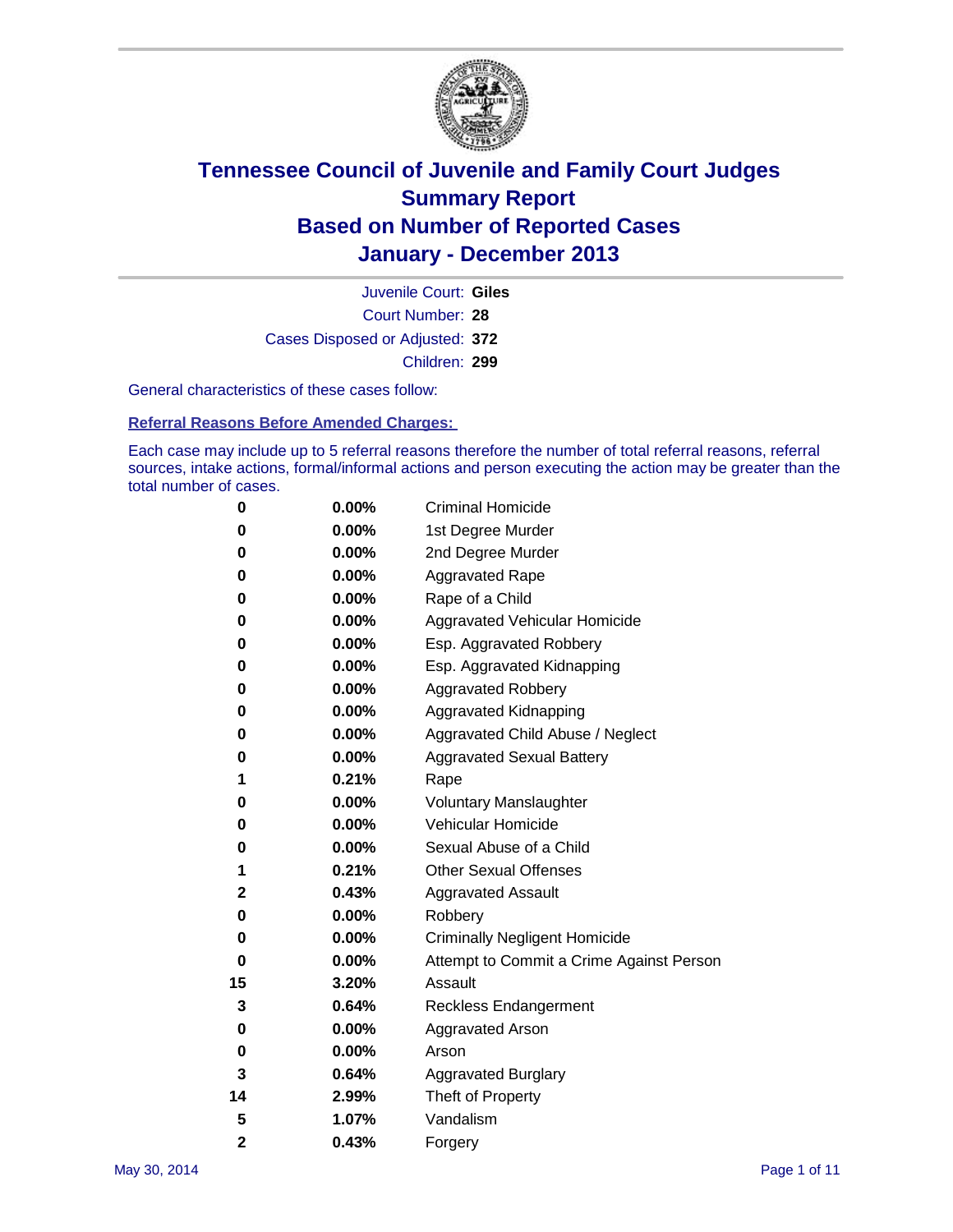

Court Number: **28** Juvenile Court: **Giles** Cases Disposed or Adjusted: **372** Children: **299**

#### **Referral Reasons Before Amended Charges:**

Each case may include up to 5 referral reasons therefore the number of total referral reasons, referral sources, intake actions, formal/informal actions and person executing the action may be greater than the total number of cases.

| 0                | 0.00%    | <b>Worthless Checks</b>                                     |
|------------------|----------|-------------------------------------------------------------|
| 0                | 0.00%    | Illegal Possession / Fraudulent Use of Credit / Debit Cards |
| 2                | 0.43%    | <b>Burglary</b>                                             |
| 1                | 0.21%    | Unauthorized Use of a Vehicle                               |
| 0                | 0.00%    | <b>Cruelty to Animals</b>                                   |
| 1                | 0.21%    | Sale of Controlled Substances                               |
| 6                | 1.28%    | <b>Other Drug Offenses</b>                                  |
| $\mathbf 2$      | 0.43%    | Possession of Controlled Substances                         |
| 0                | 0.00%    | <b>Criminal Attempt</b>                                     |
| 0                | 0.00%    | Carrying Weapons on School Property                         |
| 0                | 0.00%    | Unlawful Carrying / Possession of a Weapon                  |
| 1                | 0.21%    | <b>Evading Arrest</b>                                       |
| 0                | 0.00%    | Escape                                                      |
| $\mathbf 2$      | 0.43%    | Driving Under Influence (DUI)                               |
| $\boldsymbol{9}$ | 1.92%    | Possession / Consumption of Alcohol                         |
| $\mathbf 2$      | 0.43%    | Resisting Stop, Frisk, Halt, Arrest or Search               |
| 0                | 0.00%    | <b>Aggravated Criminal Trespass</b>                         |
| 1                | 0.21%    | Harassment                                                  |
| 0                | 0.00%    | Failure to Appear                                           |
| 0                | 0.00%    | Filing a False Police Report                                |
| 0                | $0.00\%$ | Criminal Impersonation                                      |
| 10               | 2.13%    | <b>Disorderly Conduct</b>                                   |
| 5                | 1.07%    | <b>Criminal Trespass</b>                                    |
| 1                | 0.21%    | <b>Public Intoxication</b>                                  |
| 0                | 0.00%    | Gambling                                                    |
| 180              | 38.38%   | Traffic                                                     |
| $\bf{0}$         | $0.00\%$ | <b>Local Ordinances</b>                                     |
| 1                | 0.21%    | Violation of Wildlife Regulations                           |
| 0                | 0.00%    | Contempt of Court                                           |
| 21               | 4.48%    | Violation of Probation                                      |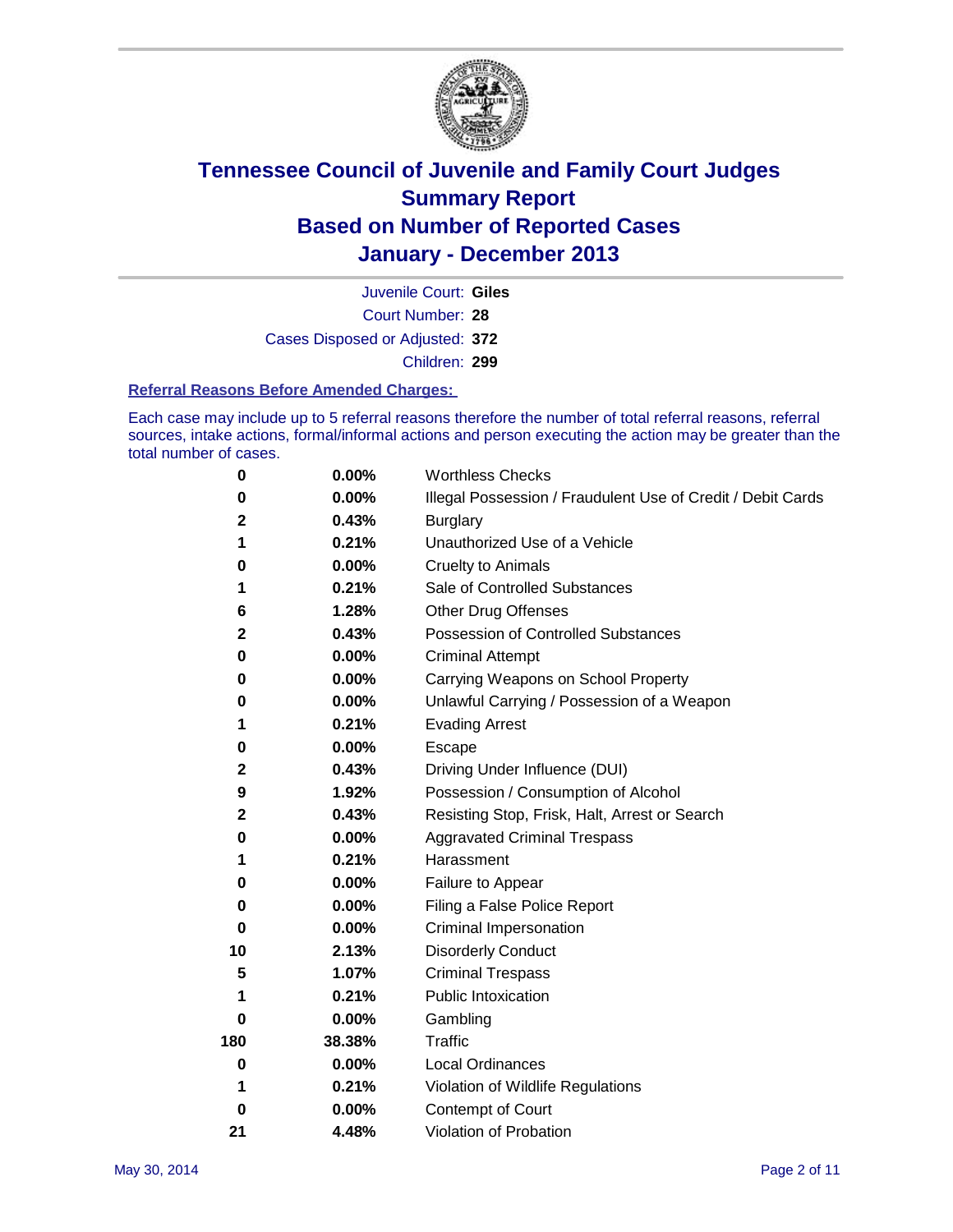

Court Number: **28** Juvenile Court: **Giles** Cases Disposed or Adjusted: **372** Children: **299**

#### **Referral Reasons Before Amended Charges:**

Each case may include up to 5 referral reasons therefore the number of total referral reasons, referral sources, intake actions, formal/informal actions and person executing the action may be greater than the total number of cases.

| 469          | 100.00%                                                        | <b>Total Referrals</b>                                                                                 |
|--------------|----------------------------------------------------------------|--------------------------------------------------------------------------------------------------------|
| 0            | $0.00\%$                                                       | Other                                                                                                  |
| 0            | $0.00\%$                                                       | <b>Consent to Marry</b>                                                                                |
| 0            | 0.00%                                                          | <b>Request for Medical Treatment</b>                                                                   |
| 0            | $0.00\%$                                                       | Child Support                                                                                          |
| $\bf{0}$     | 0.00%                                                          | Paternity / Legitimation                                                                               |
| 0            | 0.00%                                                          | Visitation                                                                                             |
| 1            | 0.21%                                                          | Custody                                                                                                |
| 37           | 7.89%                                                          | <b>Foster Care Review</b>                                                                              |
| 1            | 0.21%                                                          | <b>Administrative Review</b>                                                                           |
| 15           | 3.20%                                                          | <b>Judicial Review</b>                                                                                 |
| $\mathbf 2$  | 0.43%                                                          | Violation of Informal Adjustment                                                                       |
| 0            | 0.00%                                                          | Violation of Pretrial Diversion                                                                        |
| $\mathbf{2}$ |                                                                | <b>Termination of Parental Rights</b>                                                                  |
|              |                                                                | Dependency / Neglect                                                                                   |
| 0            |                                                                | <b>Physically Abused Child</b>                                                                         |
| 0            |                                                                | <b>Sexually Abused Child</b>                                                                           |
|              |                                                                | Violation of Curfew                                                                                    |
|              |                                                                | Violation of a Valid Court Order                                                                       |
|              |                                                                | Possession of Tobacco Products                                                                         |
|              |                                                                | Out-of-State Runaway                                                                                   |
|              |                                                                | In-State Runaway                                                                                       |
|              |                                                                | Unruly Behavior<br>Truancy                                                                             |
|              | 0.00%                                                          | Violation of Aftercare                                                                                 |
|              | 0<br>9<br>59<br>11<br>0<br>$\mathbf{2}$<br>$\bf{0}$<br>0<br>39 | 1.92%<br>12.58%<br>2.35%<br>$0.00\%$<br>0.43%<br>$0.00\%$<br>0.00%<br>0.00%<br>0.00%<br>8.32%<br>0.43% |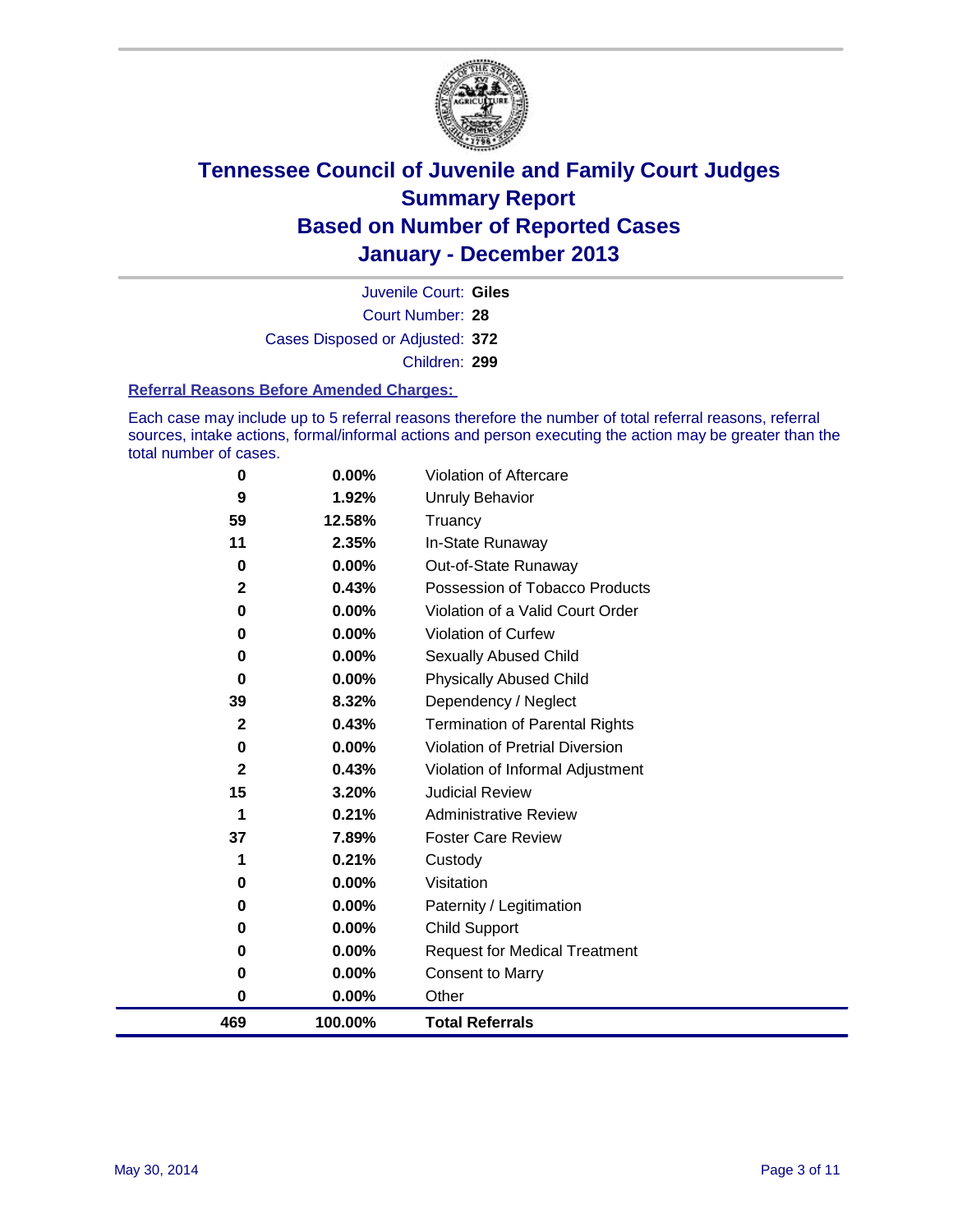

|                            |                                 | Juvenile Court: Giles             |  |  |  |
|----------------------------|---------------------------------|-----------------------------------|--|--|--|
|                            | Court Number: 28                |                                   |  |  |  |
|                            | Cases Disposed or Adjusted: 372 |                                   |  |  |  |
|                            |                                 | Children: 299                     |  |  |  |
| <b>Referral Sources: 1</b> |                                 |                                   |  |  |  |
| 281                        | 59.91%                          | Law Enforcement                   |  |  |  |
| 9                          | 1.92%                           | Parents                           |  |  |  |
| 1                          | 0.21%                           | <b>Relatives</b>                  |  |  |  |
| $\bf{0}$                   | 0.00%                           | Self                              |  |  |  |
| 58                         | 12.37%                          | School                            |  |  |  |
| $\bf{0}$                   | $0.00\%$                        | <b>CSA</b>                        |  |  |  |
| 96                         | 20.47%                          | <b>DCS</b>                        |  |  |  |
| 1                          | 0.21%                           | <b>Other State Department</b>     |  |  |  |
| $\bf{0}$                   | 0.00%                           | <b>District Attorney's Office</b> |  |  |  |
| 23                         | 4.90%                           | <b>Court Staff</b>                |  |  |  |
| 0                          | 0.00%                           | Social Agency                     |  |  |  |
| 0                          | 0.00%                           | <b>Other Court</b>                |  |  |  |
| 0                          | $0.00\%$                        | Victim                            |  |  |  |
| 0                          | 0.00%                           | Child & Parent                    |  |  |  |
| $\bf{0}$                   | 0.00%                           | Hospital                          |  |  |  |
| 0                          | 0.00%                           | Unknown                           |  |  |  |
| 0                          | 0.00%                           | Other                             |  |  |  |
| 469                        | 100.00%                         | <b>Total Referral Sources</b>     |  |  |  |

### **Age of Child at Referral: 2**

| 299 | 100.00% | <b>Total Child Count</b> |
|-----|---------|--------------------------|
| 0   | 0.00%   | <b>Unknown</b>           |
| 1   | 0.33%   | Ages 19 and Over         |
| 104 | 34.78%  | Ages 17 through 18       |
| 93  | 31.10%  | Ages 15 through 16       |
| 29  | 9.70%   | Ages 13 through 14       |
| 16  | 5.35%   | Ages 11 through 12       |
| 56  | 18.73%  | Ages 10 and Under        |
|     |         |                          |

<sup>1</sup> If different than number of Referral Reasons (469), verify accuracy of your court's data.

<sup>2</sup> One child could be counted in multiple categories, verify accuracy of your court's data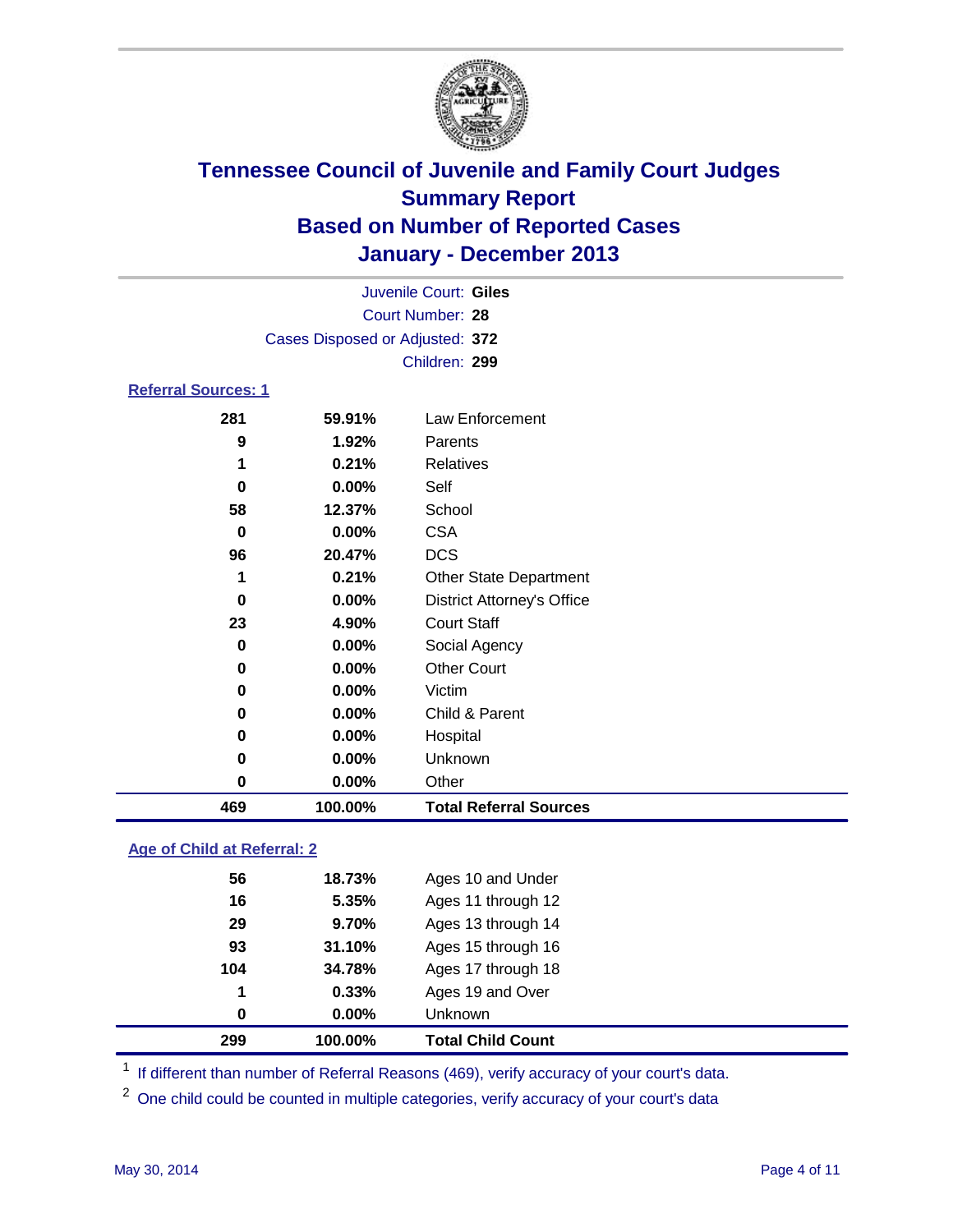

| Juvenile Court: Giles                   |                                 |                          |  |  |
|-----------------------------------------|---------------------------------|--------------------------|--|--|
|                                         |                                 | Court Number: 28         |  |  |
|                                         | Cases Disposed or Adjusted: 372 |                          |  |  |
|                                         |                                 | Children: 299            |  |  |
| Sex of Child: 1                         |                                 |                          |  |  |
| 189                                     | 63.21%                          | Male                     |  |  |
| 110                                     | 36.79%                          | Female                   |  |  |
| $\mathbf 0$                             | 0.00%                           | Unknown                  |  |  |
| 299                                     | 100.00%                         | <b>Total Child Count</b> |  |  |
| Race of Child: 1                        |                                 |                          |  |  |
| 252                                     | 84.28%                          | White                    |  |  |
| 33                                      | 11.04%                          | African American         |  |  |
| 1                                       | 0.33%                           | Native American          |  |  |
| $\mathbf 0$                             | 0.00%                           | Asian                    |  |  |
| 13                                      | 4.35%                           | Mixed                    |  |  |
| $\bf{0}$                                | 0.00%                           | Unknown                  |  |  |
| 299                                     | 100.00%                         | <b>Total Child Count</b> |  |  |
| <b>Hispanic Origin: 1</b>               |                                 |                          |  |  |
| 3                                       | 1.00%                           | Yes                      |  |  |
| 296                                     | 99.00%                          | No                       |  |  |
| $\pmb{0}$                               | 0.00%                           | Unknown                  |  |  |
| 299                                     | 100.00%                         | <b>Total Child Count</b> |  |  |
| <b>School Enrollment of Children: 1</b> |                                 |                          |  |  |
| 260                                     | 86.96%                          | Yes                      |  |  |
| 39                                      | 13.04%                          | No                       |  |  |
| $\mathbf 0$                             | 0.00%                           | Unknown                  |  |  |
| 299                                     | 100.00%                         | <b>Total Child Count</b> |  |  |

One child could be counted in multiple categories, verify accuracy of your court's data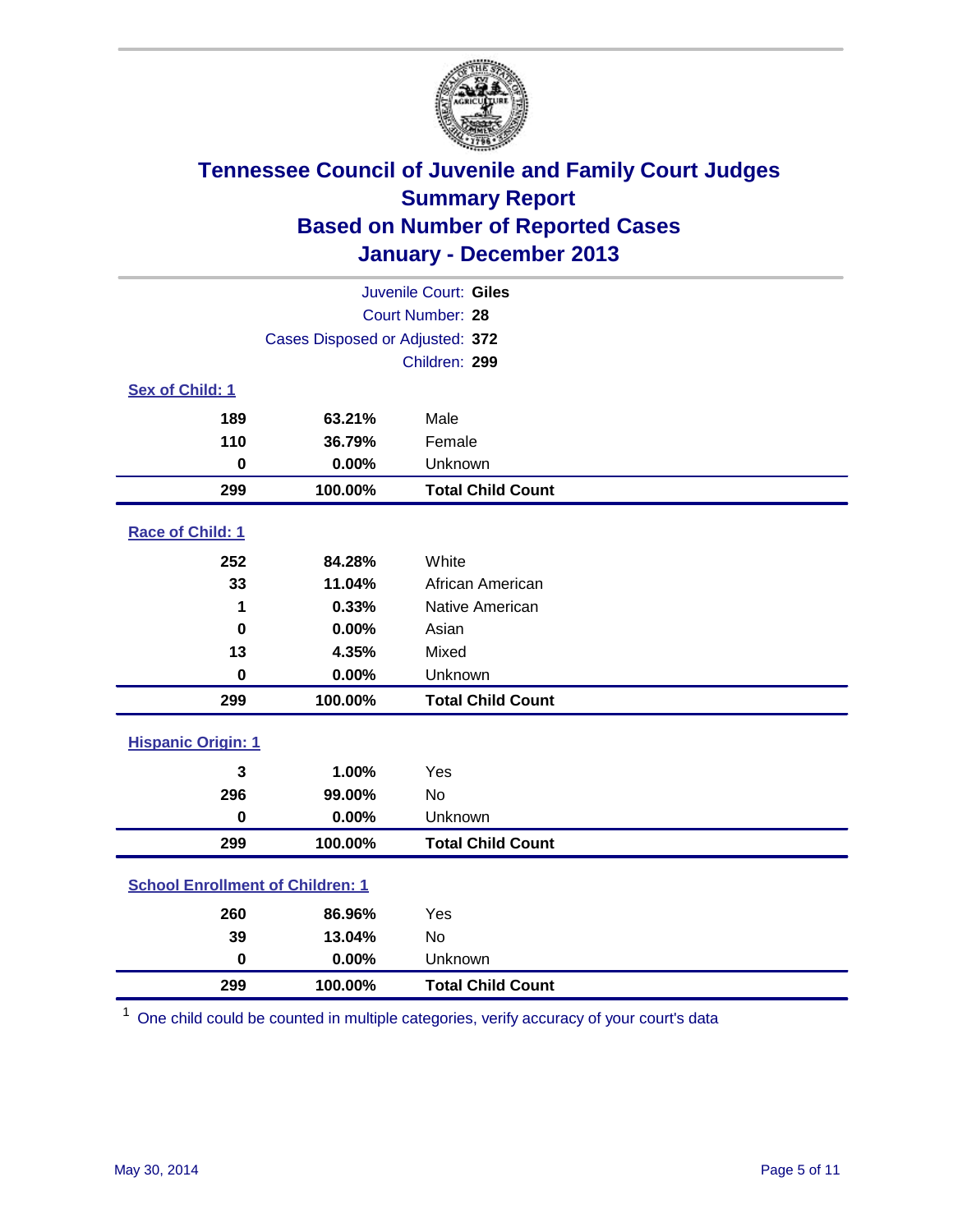

Court Number: **28** Juvenile Court: **Giles** Cases Disposed or Adjusted: **372** Children: **299**

#### **Living Arrangement of Child at Time of Referral: 1**

| 0<br>0<br>0 | 0.00%<br>$0.00\%$<br>0.00% | Independent<br>Unknown<br>Other |
|-------------|----------------------------|---------------------------------|
|             |                            |                                 |
|             |                            |                                 |
|             |                            |                                 |
| 1           | 0.33%                      | In an Institution               |
| 3           | 1.00%                      | In a Residential Center         |
| 6           | 2.01%                      | In a Group Home                 |
| 18          | 6.02%                      | With Foster Family              |
| 6           | 2.01%                      | <b>With Adoptive Parents</b>    |
| 30          | 10.03%                     | <b>With Relatives</b>           |
| 24          | 8.03%                      | With Father                     |
| 80          | 26.76%                     | With Mother                     |
| 14          | 4.68%                      | With Mother and Stepfather      |
| 2           | 0.67%                      | With Father and Stepmother      |
| 115         | 38.46%                     | With Both Biological Parents    |
|             |                            |                                 |

#### **Type of Detention: 2**

| 372          | 100.00%  | <b>Total Detention Count</b> |  |
|--------------|----------|------------------------------|--|
| 0            | 0.00%    | Other                        |  |
| 369          | 99.19%   | Does Not Apply               |  |
| 0            | $0.00\%$ | <b>Unknown</b>               |  |
| 0            | $0.00\%$ | <b>Psychiatric Hospital</b>  |  |
| 0            | 0.00%    | Jail - No Separation         |  |
| 0            | 0.00%    | Jail - Partial Separation    |  |
| 0            | 0.00%    | Jail - Complete Separation   |  |
| 1            | 0.27%    | Juvenile Detention Facility  |  |
| $\mathbf{2}$ | 0.54%    | Non-Secure Placement         |  |
|              |          |                              |  |

<sup>1</sup> One child could be counted in multiple categories, verify accuracy of your court's data

If different than number of Cases (372) verify accuracy of your court's data.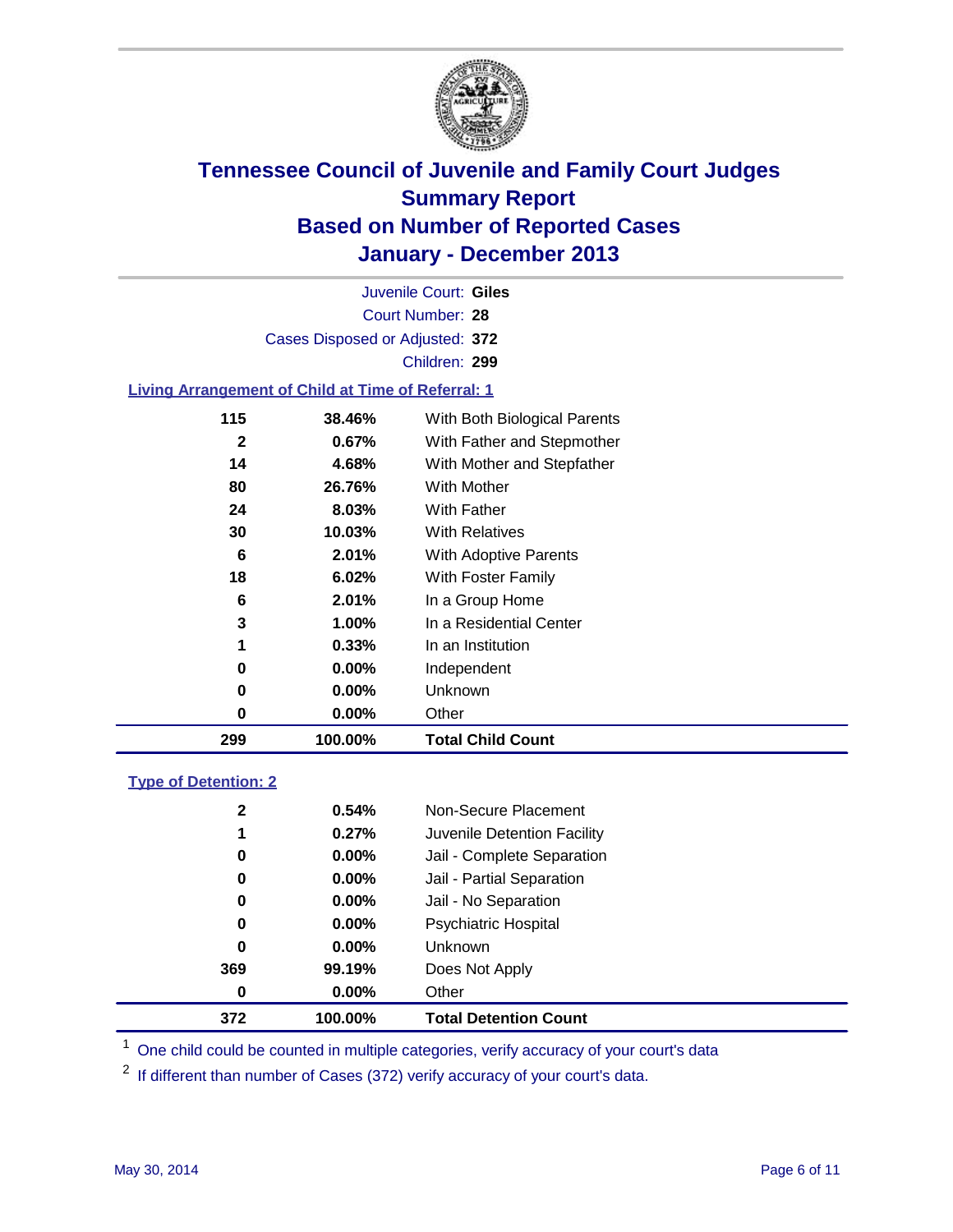

|                                                    | Juvenile Court: Giles           |                                      |  |  |  |
|----------------------------------------------------|---------------------------------|--------------------------------------|--|--|--|
|                                                    | Court Number: 28                |                                      |  |  |  |
|                                                    | Cases Disposed or Adjusted: 372 |                                      |  |  |  |
|                                                    |                                 | Children: 299                        |  |  |  |
| <b>Placement After Secure Detention Hearing: 1</b> |                                 |                                      |  |  |  |
| 3                                                  | 0.81%                           | Returned to Prior Living Arrangement |  |  |  |
| 0                                                  | 0.00%                           | Juvenile Detention Facility          |  |  |  |
| 0                                                  | 0.00%                           | Jail                                 |  |  |  |
| 0                                                  | 0.00%                           | Shelter / Group Home                 |  |  |  |
| $\bf{0}$                                           | 0.00%                           | <b>Foster Family Home</b>            |  |  |  |
| $\bf{0}$                                           | 0.00%                           | <b>Psychiatric Hospital</b>          |  |  |  |
| 0                                                  | 0.00%                           | Unknown                              |  |  |  |
| 369                                                | 99.19%                          | Does Not Apply                       |  |  |  |
| $\bf{0}$                                           | 0.00%                           | Other                                |  |  |  |
| 372                                                | 100.00%                         | <b>Total Placement Count</b>         |  |  |  |
|                                                    |                                 |                                      |  |  |  |
| <b>Intake Actions: 2</b>                           |                                 |                                      |  |  |  |
| 199                                                | 42.43%                          | <b>Petition Filed</b>                |  |  |  |
| 9                                                  | 1.92%                           | <b>Motion Filed</b>                  |  |  |  |
| 193                                                | 41.15%                          | <b>Citation Processed</b>            |  |  |  |
| $\bf{0}$                                           | 0.00%                           | Notification of Paternity Processed  |  |  |  |
| 20                                                 | 4.26%                           | Scheduling of Judicial Review        |  |  |  |
| $\bf{0}$                                           | 0.00%                           | Scheduling of Administrative Review  |  |  |  |
| 48                                                 | 10.23%                          | Scheduling of Foster Care Review     |  |  |  |
| 0                                                  | 0.00%                           | Unknown                              |  |  |  |
| 0                                                  | 0.00%                           | Does Not Apply                       |  |  |  |
| 0                                                  | 0.00%                           | Other                                |  |  |  |
| 469                                                | 100.00%                         | <b>Total Intake Count</b>            |  |  |  |

<sup>1</sup> If different than number of Cases (372) verify accuracy of your court's data.

<sup>2</sup> If different than number of Referral Reasons (469), verify accuracy of your court's data.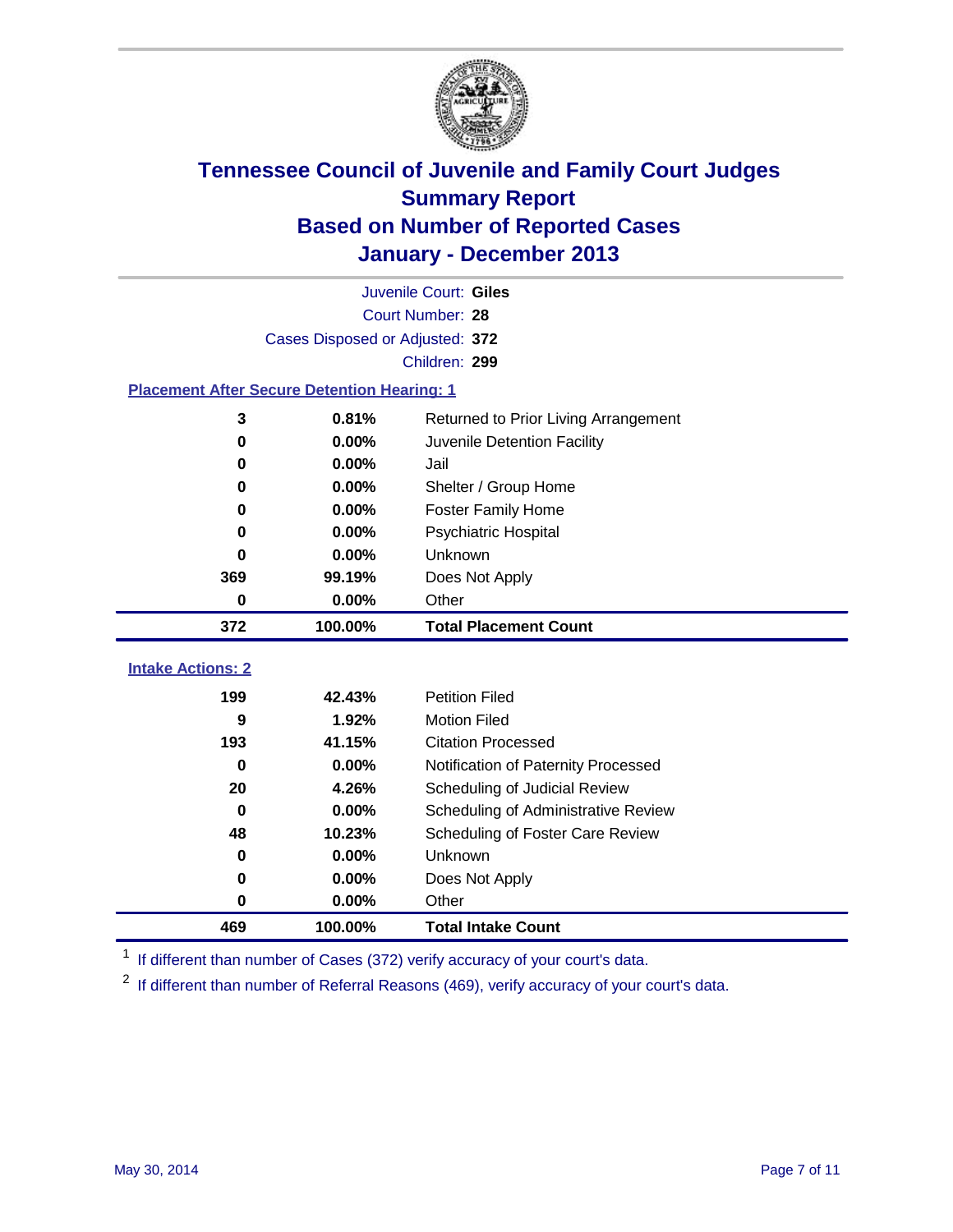

Court Number: **28** Juvenile Court: **Giles** Cases Disposed or Adjusted: **372** Children: **299**

#### **Last Grade Completed by Child: 1**

| 22          | 7.36%   | Too Young for School     |
|-------------|---------|--------------------------|
| 4           | 1.34%   | Preschool                |
| 9           | 3.01%   | Kindergarten             |
| 4           | 1.34%   | 1st Grade                |
| 4           | 1.34%   | 2nd Grade                |
| $\mathbf 2$ | 0.67%   | 3rd Grade                |
| 10          | 3.34%   | 4th Grade                |
| 5           | 1.67%   | 5th Grade                |
| 16          | 5.35%   | 6th Grade                |
| 13          | 4.35%   | 7th Grade                |
| 37          | 12.37%  | 8th Grade                |
| 31          | 10.37%  | 9th Grade                |
| 62          | 20.74%  | 10th Grade               |
| 70          | 23.41%  | 11th Grade               |
| $\pmb{0}$   | 0.00%   | 12th Grade               |
| 0           | 0.00%   | Non-Graded Special Ed    |
| $\mathbf 2$ | 0.67%   | <b>GED</b>               |
| 8           | 2.68%   | Graduated                |
| 0           | 0.00%   | Never Attended School    |
| 0           | 0.00%   | Unknown                  |
| 0           | 0.00%   | Other                    |
| 299         | 100.00% | <b>Total Child Count</b> |

| <b>Enrolled in Special Education: 1</b> |       |            |  |  |
|-----------------------------------------|-------|------------|--|--|
| ົ                                       | ADZOO | <b>Voo</b> |  |  |

| 299 | 100.00%  | <b>Total Child Count</b> |
|-----|----------|--------------------------|
| 0   | $0.00\%$ | Unknown                  |
| 267 | 89.30%   | No                       |
| 32  | 10.70%   | Yes                      |

One child could be counted in multiple categories, verify accuracy of your court's data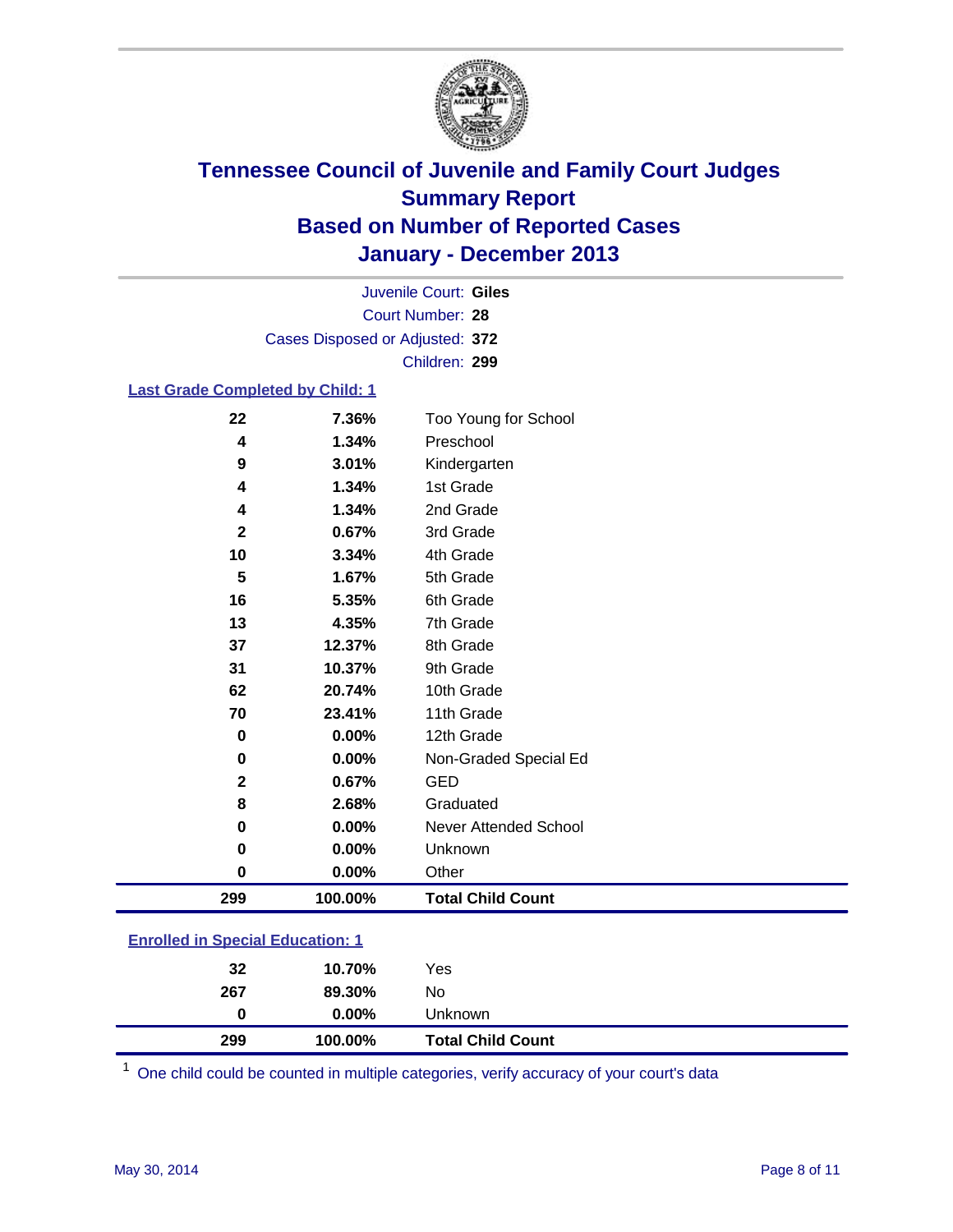

|                              |                                 | Juvenile Court: Giles     |
|------------------------------|---------------------------------|---------------------------|
|                              |                                 | Court Number: 28          |
|                              | Cases Disposed or Adjusted: 372 |                           |
|                              |                                 | Children: 299             |
| <b>Action Executed By: 1</b> |                                 |                           |
| 469                          | 100.00%                         | Judge                     |
| 0                            | $0.00\%$                        | Magistrate                |
| 0                            | $0.00\%$                        | <b>YSO</b>                |
| 0                            | $0.00\%$                        | Other                     |
| 0                            | $0.00\%$                        | Unknown                   |
| 469                          | 100.00%                         | <b>Total Action Count</b> |

### **Formal / Informal Actions: 1**

| 119          | 25.37%   | Dismissed                                        |
|--------------|----------|--------------------------------------------------|
| 121          | 25.80%   | Retired / Nolle Prosequi                         |
| 135          | 28.78%   | <b>Complaint Substantiated Delinquent</b>        |
| $\mathbf{2}$ | 0.43%    | <b>Complaint Substantiated Status Offender</b>   |
| 16           | 3.41%    | <b>Complaint Substantiated Dependent/Neglect</b> |
| 0            | $0.00\%$ | <b>Complaint Substantiated Abused</b>            |
| 0            | $0.00\%$ | <b>Complaint Substantiated Mentally III</b>      |
| 9            | $1.92\%$ | Informal Adjustment                              |
| 0            | $0.00\%$ | <b>Pretrial Diversion</b>                        |
| 0            | $0.00\%$ | <b>Transfer to Adult Court Hearing</b>           |
| 0            | $0.00\%$ | Charges Cleared by Transfer to Adult Court       |
|              | 0.21%    | Special Proceeding                               |
| 40           | 8.53%    | <b>Review Concluded</b>                          |
| 26           | 5.54%    | Case Held Open                                   |
| 0            | $0.00\%$ | Other                                            |
| 0            | $0.00\%$ | Unknown                                          |
| 469          | 100.00%  | <b>Total Action Count</b>                        |

<sup>1</sup> If different than number of Referral Reasons (469), verify accuracy of your court's data.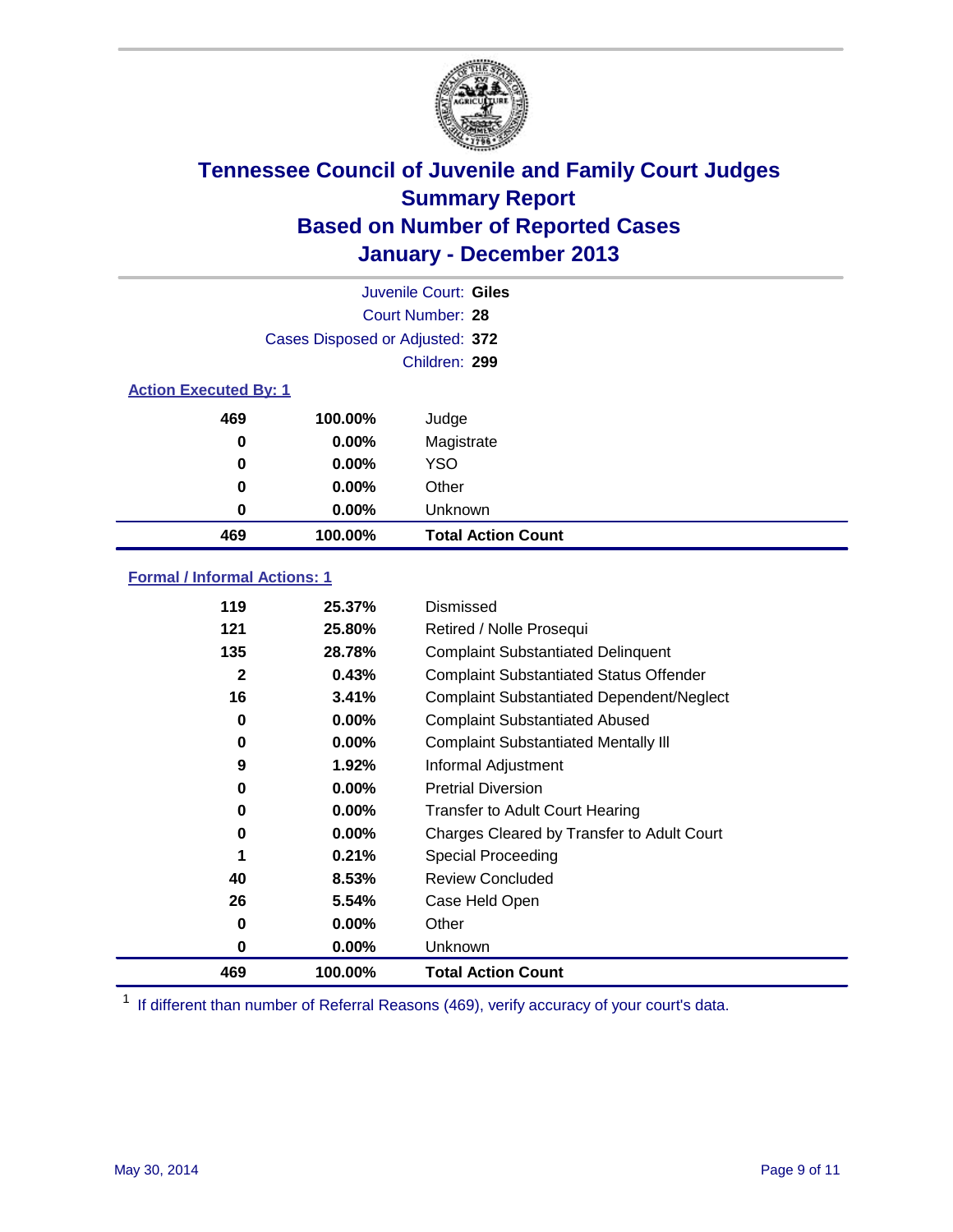

|                       |                                 | Juvenile Court: Giles                                 |
|-----------------------|---------------------------------|-------------------------------------------------------|
|                       |                                 | Court Number: 28                                      |
|                       | Cases Disposed or Adjusted: 372 |                                                       |
|                       |                                 | Children: 299                                         |
| <b>Case Outcomes:</b> |                                 | There can be multiple outcomes for one child or case. |
| 77                    | 13.34%                          | Case Dismissed                                        |
| 30                    | 5.20%                           | Case Retired or Nolle Prosequi                        |
| 0                     | 0.00%                           | Warned / Counseled                                    |
| 0                     | 0.00%                           | Held Open For Review                                  |
| 31                    | 5.37%                           | Supervision / Probation to Juvenile Court             |
| 1                     | 0.17%                           | <b>Probation to Parents</b>                           |
| 1                     | 0.17%                           | Referral to Another Entity for Supervision / Service  |
| 10                    | 1.73%                           | Referred for Mental Health Counseling                 |
| 1                     | 0.17%                           | Referred for Alcohol and Drug Counseling              |
| 0                     | 0.00%                           | Referred to Alternative School                        |
| 0                     | 0.00%                           | Referred to Private Child Agency                      |
| 54                    | 9.36%                           | Referred to Defensive Driving School                  |
| 8                     | 1.39%                           | Referred to Alcohol Safety School                     |
| 3                     | 0.52%                           | Referred to Juvenile Court Education-Based Program    |
| 1                     | 0.17%                           | Driver's License Held Informally                      |
| 0                     | 0.00%                           | <b>Voluntary Placement with DMHMR</b>                 |
| 0                     | 0.00%                           | <b>Private Mental Health Placement</b>                |
| 0                     | 0.00%                           | <b>Private MR Placement</b>                           |
| 0                     | 0.00%                           | Placement with City/County Agency/Facility            |
| 3                     | 0.52%                           | Placement with Relative / Other Individual            |
| 59                    | 10.23%                          | Fine                                                  |
| 7                     | 1.21%                           | <b>Public Service</b>                                 |
| 10                    | 1.73%                           | Restitution                                           |
| 9                     | 1.56%                           | <b>Runaway Returned</b>                               |
| 15                    | 2.60%                           | No Contact Order                                      |
| 0                     | 0.00%                           | Injunction Other than No Contact Order                |
| 0                     | 0.00%                           | <b>House Arrest</b>                                   |
| 3                     | 0.52%                           | <b>Court Defined Curfew</b>                           |
| 0                     | 0.00%                           | Dismissed from Informal Adjustment                    |
| 0                     | 0.00%                           | Dismissed from Pretrial Diversion                     |
| 0                     | 0.00%                           | Released from Probation                               |
| 0                     | 0.00%                           | <b>Transferred to Adult Court</b>                     |
| 0                     | 0.00%                           | <b>DMHMR Involuntary Commitment</b>                   |